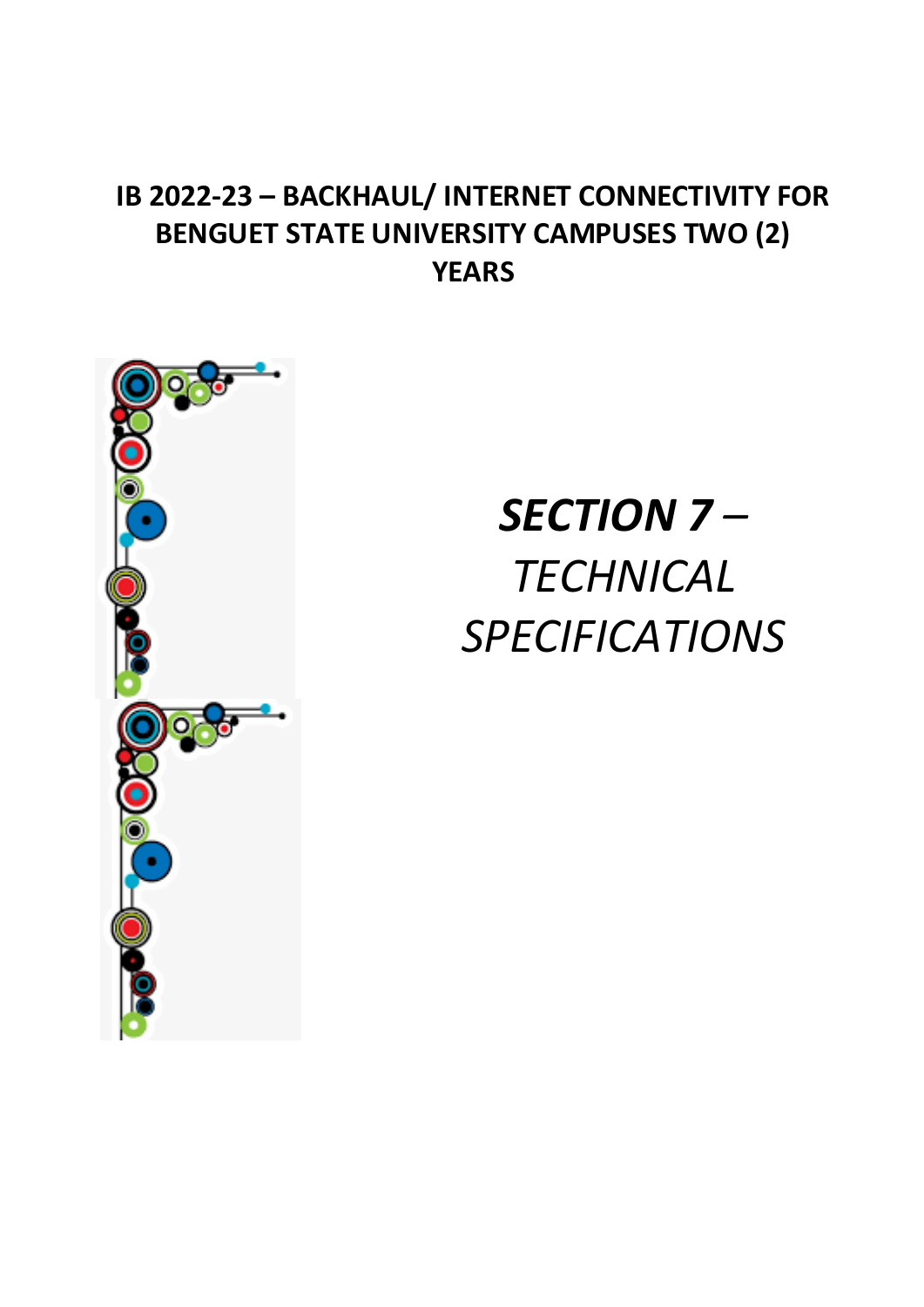#### **TECHNICAL SPECIFICATIONS**

#### **IB 2022-23 – BACKHAUL/ INTERNET CONNECTIVITY FOR BENGUET STATE UNIVERSITY CAMPUSES TWO (2) YEARS**

| Item             | <b>Specifications</b>                                                                                                                                                                                                                                                                                                                                                                                                                                                                                                                                                                                                                                                                                                                                                                 | <b>Statement of Compliance</b>                                                                                                                                                                                                                                                                                                                                                                                                                                                                                                                                                                                                                                                                                                                                                                                                                                                                                                                                                                                                                                                                                                                              |
|------------------|---------------------------------------------------------------------------------------------------------------------------------------------------------------------------------------------------------------------------------------------------------------------------------------------------------------------------------------------------------------------------------------------------------------------------------------------------------------------------------------------------------------------------------------------------------------------------------------------------------------------------------------------------------------------------------------------------------------------------------------------------------------------------------------|-------------------------------------------------------------------------------------------------------------------------------------------------------------------------------------------------------------------------------------------------------------------------------------------------------------------------------------------------------------------------------------------------------------------------------------------------------------------------------------------------------------------------------------------------------------------------------------------------------------------------------------------------------------------------------------------------------------------------------------------------------------------------------------------------------------------------------------------------------------------------------------------------------------------------------------------------------------------------------------------------------------------------------------------------------------------------------------------------------------------------------------------------------------|
|                  |                                                                                                                                                                                                                                                                                                                                                                                                                                                                                                                                                                                                                                                                                                                                                                                       | [Bidders must state here either "Comply"<br>or "Not Comply" against each of the<br>individual parameters of each<br>Specification stating the corresponding<br>performance parameter of the equipment<br>offered. Statements of "Comply" or "Not<br>Comply" must be supported by evidence in<br>a Bidders Bid and cross-referenced to that<br>evidence. Evidence shall be in the form of<br>manufacturer's un-amended sales<br>literature, unconditional statements of<br>specification and compliance issued by the<br>manufacturer, samples, independent test<br>data etc., as appropriate. A statement<br>that is not supported by evidence or is<br>subsequently found to be contradicted by<br>the evidence presented will render the Bid<br>under evaluation liable for rejection. A<br>statement either in the Bidder's statement<br>of compliance or the supporting evidence<br>that is found to be false either during Bid<br>evaluation, post-qualification or the<br>execution of the Contract may be<br>regarded as fraudulent and render the<br>Bidder or supplier liable for prosecution<br>subject to the applicable laws and<br>issuances.] |
| LOT <sub>1</sub> | 1 Lot Installation of Wireless Backhaul/<br><b>Internet Connectivity for Bokod Campus</b><br><b>Introduction</b><br>I.<br>This Project Technical Requirements and<br>Conditions provides the description of the project,<br>the technical specifications, terms and conditions<br>as well as documentary requirements to support the<br>procurement process of the backhaul and internet<br>connectivity of Bokod Campus.<br><b>II. Rationale</b><br>Information today is a constantly changing<br>resource. A resource that is needed by Benguet<br>State University and its clientele whether students,<br>faculty, researchers, staff, and the likes.<br><b>The</b><br>Internet has evolved and it not only holds the largest<br>collection of information but also has become the |                                                                                                                                                                                                                                                                                                                                                                                                                                                                                                                                                                                                                                                                                                                                                                                                                                                                                                                                                                                                                                                                                                                                                             |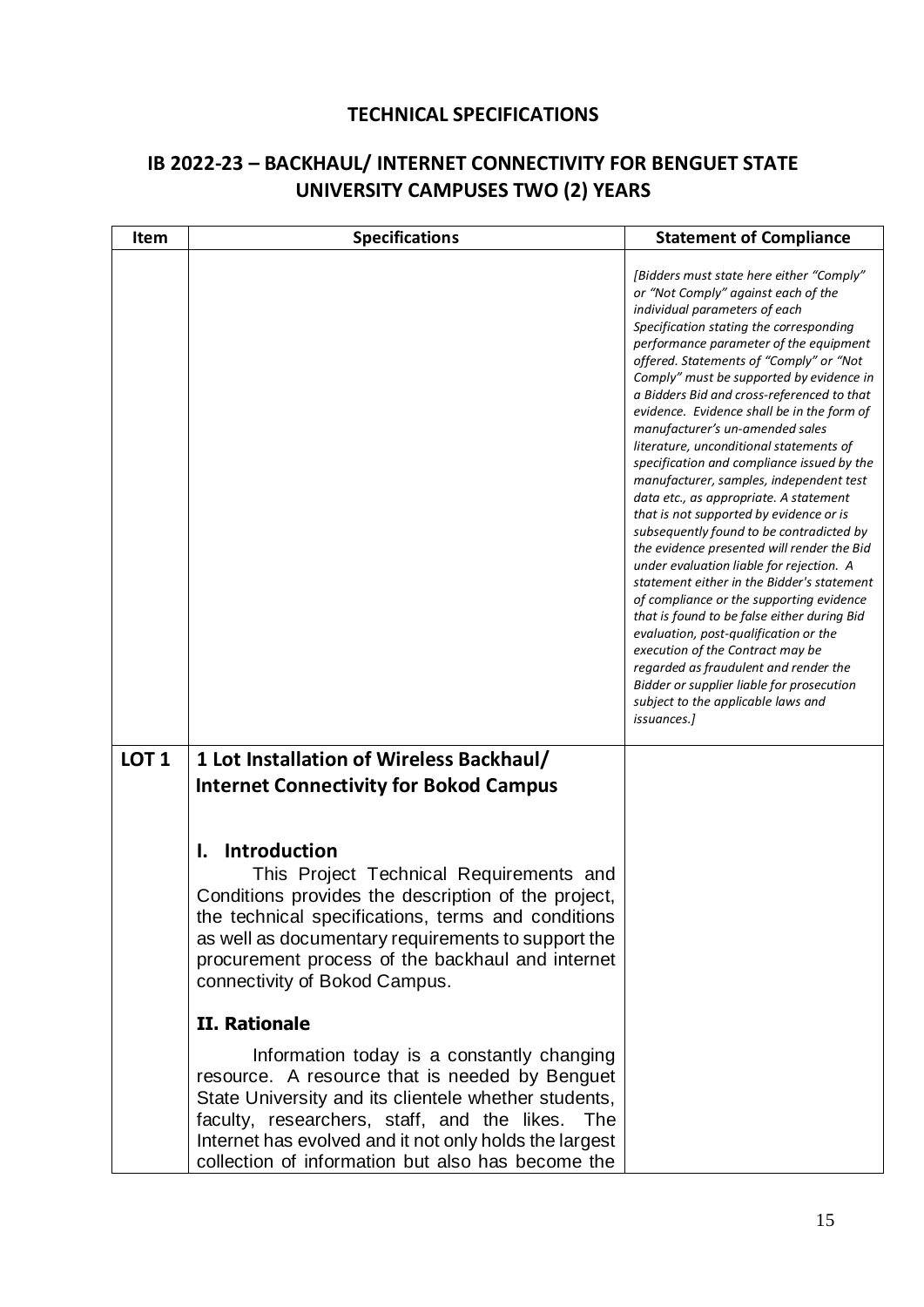|      | and<br>virtual                                                                                                                                |                                                                                                                                                                                                                                                                                                                                                                                                                                                                                                                                                                                                                                                                                                                                                                                                                                                                                                                                                                                                                                                                                                                                                                                                                                                   |
|------|-----------------------------------------------------------------------------------------------------------------------------------------------|---------------------------------------------------------------------------------------------------------------------------------------------------------------------------------------------------------------------------------------------------------------------------------------------------------------------------------------------------------------------------------------------------------------------------------------------------------------------------------------------------------------------------------------------------------------------------------------------------------------------------------------------------------------------------------------------------------------------------------------------------------------------------------------------------------------------------------------------------------------------------------------------------------------------------------------------------------------------------------------------------------------------------------------------------------------------------------------------------------------------------------------------------------------------------------------------------------------------------------------------------|
|      | The Bokod Campus has existing internet                                                                                                        |                                                                                                                                                                                                                                                                                                                                                                                                                                                                                                                                                                                                                                                                                                                                                                                                                                                                                                                                                                                                                                                                                                                                                                                                                                                   |
|      | This project seeks for deployment of an                                                                                                       |                                                                                                                                                                                                                                                                                                                                                                                                                                                                                                                                                                                                                                                                                                                                                                                                                                                                                                                                                                                                                                                                                                                                                                                                                                                   |
| III. | <b>Scope of Work</b>                                                                                                                          |                                                                                                                                                                                                                                                                                                                                                                                                                                                                                                                                                                                                                                                                                                                                                                                                                                                                                                                                                                                                                                                                                                                                                                                                                                                   |
|      |                                                                                                                                               |                                                                                                                                                                                                                                                                                                                                                                                                                                                                                                                                                                                                                                                                                                                                                                                                                                                                                                                                                                                                                                                                                                                                                                                                                                                   |
|      | installation, labor, engineering services, and<br>maintenance service throughout the contract<br>period for Bokod campus                      |                                                                                                                                                                                                                                                                                                                                                                                                                                                                                                                                                                                                                                                                                                                                                                                                                                                                                                                                                                                                                                                                                                                                                                                                                                                   |
|      | equipment such as radio, power sources,<br>surge arresters, routers, connectors, cable,<br>UPS, poles, and other required hardware<br>devices |                                                                                                                                                                                                                                                                                                                                                                                                                                                                                                                                                                                                                                                                                                                                                                                                                                                                                                                                                                                                                                                                                                                                                                                                                                                   |
|      | connect to the campus local area network<br>(LAN)                                                                                             |                                                                                                                                                                                                                                                                                                                                                                                                                                                                                                                                                                                                                                                                                                                                                                                                                                                                                                                                                                                                                                                                                                                                                                                                                                                   |
|      | other required permits required by the<br>government and LGU                                                                                  |                                                                                                                                                                                                                                                                                                                                                                                                                                                                                                                                                                                                                                                                                                                                                                                                                                                                                                                                                                                                                                                                                                                                                                                                                                                   |
|      | maintenance service during the contract<br>duration                                                                                           |                                                                                                                                                                                                                                                                                                                                                                                                                                                                                                                                                                                                                                                                                                                                                                                                                                                                                                                                                                                                                                                                                                                                                                                                                                                   |
|      |                                                                                                                                               |                                                                                                                                                                                                                                                                                                                                                                                                                                                                                                                                                                                                                                                                                                                                                                                                                                                                                                                                                                                                                                                                                                                                                                                                                                                   |
|      |                                                                                                                                               |                                                                                                                                                                                                                                                                                                                                                                                                                                                                                                                                                                                                                                                                                                                                                                                                                                                                                                                                                                                                                                                                                                                                                                                                                                                   |
|      | communication and technical support                                                                                                           |                                                                                                                                                                                                                                                                                                                                                                                                                                                                                                                                                                                                                                                                                                                                                                                                                                                                                                                                                                                                                                                                                                                                                                                                                                                   |
|      |                                                                                                                                               | medium of communication, sharing<br>collaboration. The new normal for the university<br>requires events and activities to be conducted<br>online such as online teaching, live streaming,<br>webinars, e-conferences, e-meetings,<br>programs/events and the likes.<br>service however, the resource is limited and<br>unstable due to distance, rugged terrains and<br>mountainous geography. Also, there is no physical<br>wired facility to directly connect the campus to the<br>internet.<br>upgraded wireless last mile or backhaul network<br>which can transmit at least up to 200 Mbps internet<br>service considering various loses within the<br>infrastructure.<br>The project requires the installation of wireless<br>backhaul network for Bokod Campus inclusive of up<br>to 200 Mbps business DSL internet services.<br>The service provider shall:<br>a. Deploy the backhaul network inclusive of<br>b. Provide the necessary telecommunications<br>c. Provide and configure the internet resource to<br>d. Comply with applicable laws on licenses and<br>e. Provide local technical support and<br>f. Provide billings online or via eMail<br>g. Provide rebates on outages<br>h. Provide a single point of contact person for |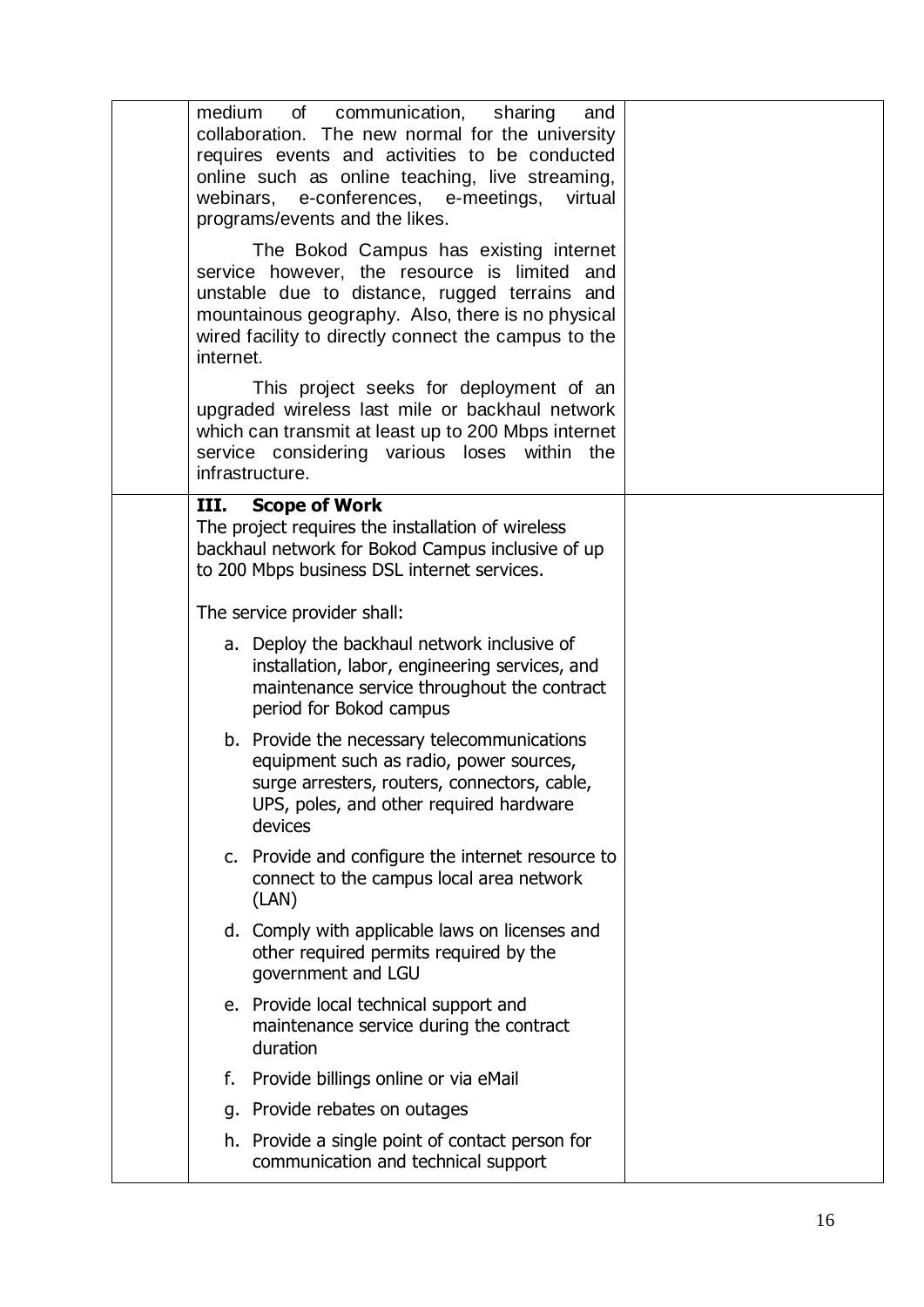|  | <b>IV. Qualification Requirements</b>                                                                                                                                                                                           |  |
|--|---------------------------------------------------------------------------------------------------------------------------------------------------------------------------------------------------------------------------------|--|
|  | The service provider:                                                                                                                                                                                                           |  |
|  | a. Must be a registered IT telecommunications<br>service provider with digital network<br>installation as one of its major service                                                                                              |  |
|  | b. Must have the capacity and ability to provide<br>local maintenance services and technical<br>support within the next business day                                                                                            |  |
|  | c. Must have a proven track record with at least<br>five (5) years in business in digital<br>wired/wireless networking deployments<br>catering to government and private<br>companies                                           |  |
|  | d. Have implemented at least 2 similar projects<br>in the deployment of a backhaul network                                                                                                                                      |  |
|  | <b>V. Technical Requirements</b>                                                                                                                                                                                                |  |
|  | a. Bidders must submit detailed work plan<br>specifying installation design, detailed activities,<br>connectivity diagram up to the end user premise                                                                            |  |
|  | b. Service provider shall provide of technical<br>support services through phone or email with 8<br>hours response time.                                                                                                        |  |
|  | c. Complete the delivery of the functional network<br>within 60 calendar days from the receipt of the<br>Notice to Proceed                                                                                                      |  |
|  | d. Network Infrastructure Testing                                                                                                                                                                                               |  |
|  | 1. Upon installation, the connectivity will be<br>tested for 3 working days. During the<br>testing period, the connectivity shall be<br>tested for its compliance to the technical<br>terms and conditions provided.            |  |
|  | 2. There must be no interruption during the<br>testing period except for causes that is out<br>of the university and the service provider's<br>control. Examples are power interruptions<br>and natural disasters.              |  |
|  | 3. If any of the foregoing conditions are not<br>met, the testing period shall be reset until<br>all conditions are satisfied continuously for<br>3 working days. An inspection and<br>acceptance report shall be issued by the |  |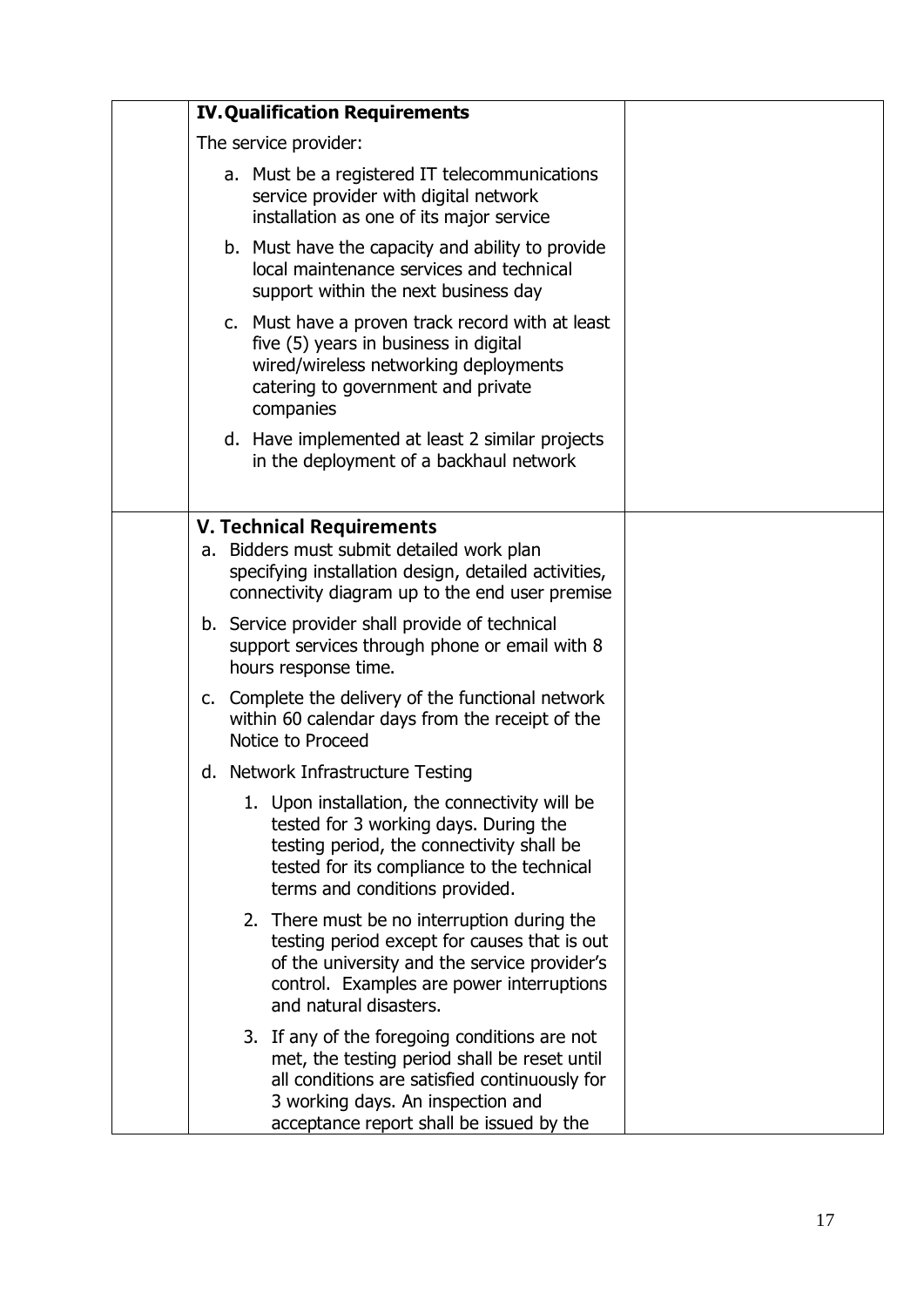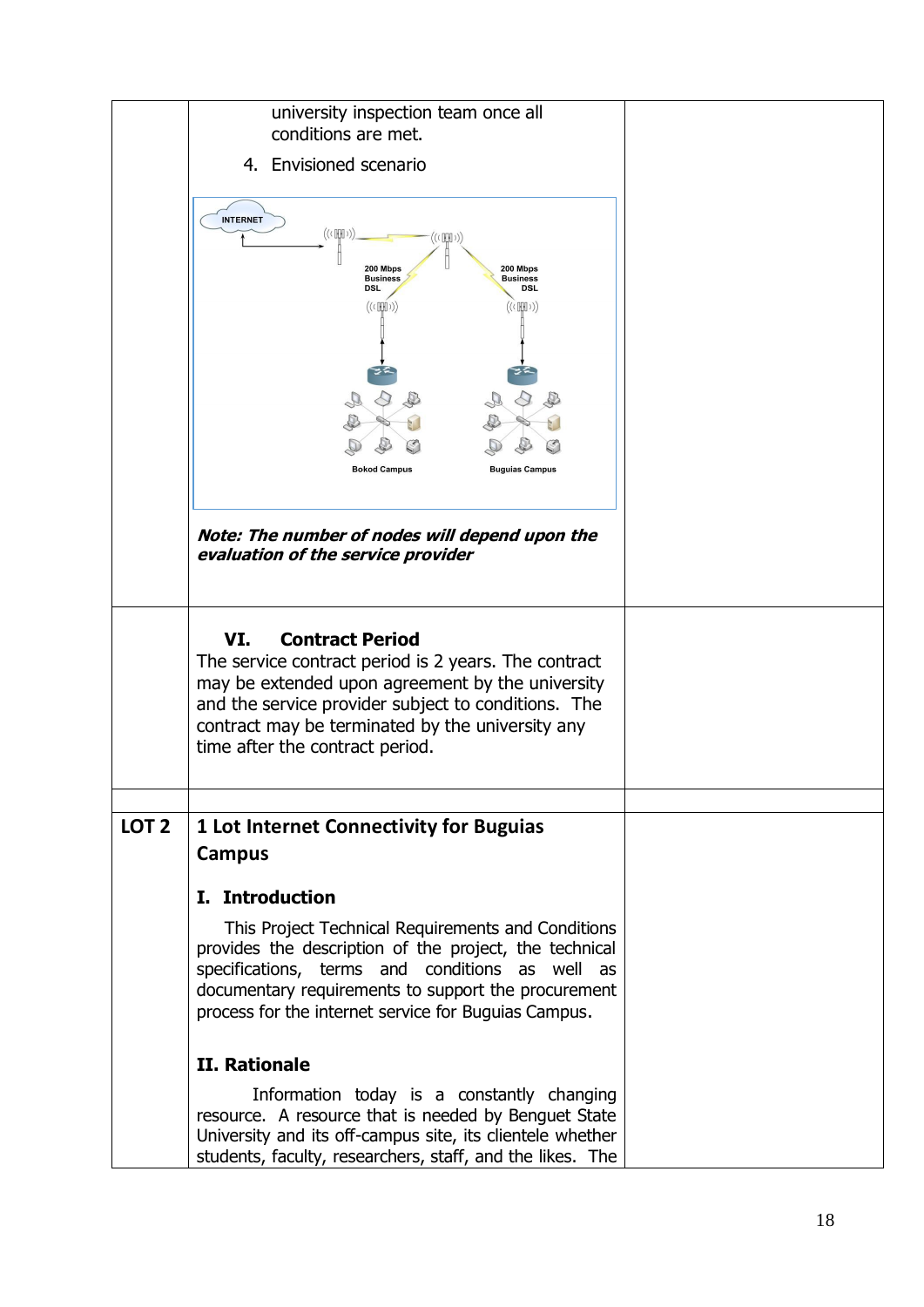| Internet has evolved and it not only holds the largest<br>collection of information but also has become the<br>medium<br>communication,<br>sharing<br>and<br>οf<br>collaboration. The new normal for the university requires<br>events and activities to be conducted online such as online<br>teaching, live streaming, webinars, e-conferences, e-<br>meetings, virtual programs/events and the likes. |  |
|----------------------------------------------------------------------------------------------------------------------------------------------------------------------------------------------------------------------------------------------------------------------------------------------------------------------------------------------------------------------------------------------------------|--|
| The Buguias campus has existing internet service<br>however, the resource is unstable due to distance,<br>rugged terrains and mountainous geography. Also, the<br>connectivity is affected by various factors such as power<br>outages and frequency congestion thus affecting the<br>connectivity to its worst.                                                                                         |  |
| With the timely availability of fiber optics in the<br>area, this project seeks to upgrade the infrastructure<br>and provide a better internet service.                                                                                                                                                                                                                                                  |  |
| III.<br><b>Scope of Work</b><br>The project requires the Installation and maintenance<br>of internet service for Buguias campus                                                                                                                                                                                                                                                                          |  |
| The service provider shall:                                                                                                                                                                                                                                                                                                                                                                              |  |
| a. Up to 500 Mbps business DSL via fiber<br>connectivity up to the network of the campus<br>with a hand-off compatible with the university's<br><b>LAN</b>                                                                                                                                                                                                                                               |  |
| b. Provide additional necessary telecommunications<br>equipment and materials as needed                                                                                                                                                                                                                                                                                                                  |  |
| c. Comply with applicable laws on radio licenses<br>and other required permits                                                                                                                                                                                                                                                                                                                           |  |
| d. Provide local technical support and maintenance<br>service on next day business day                                                                                                                                                                                                                                                                                                                   |  |
| e. Provide billings online or via eMail                                                                                                                                                                                                                                                                                                                                                                  |  |
| f. Provide rebates on outages                                                                                                                                                                                                                                                                                                                                                                            |  |
| g. Provide a single point of contact person for<br>communication and technical support                                                                                                                                                                                                                                                                                                                   |  |
| <b>IV. Qualification Requirements</b>                                                                                                                                                                                                                                                                                                                                                                    |  |
| The service provider:                                                                                                                                                                                                                                                                                                                                                                                    |  |
| a. Must be a registered IT telecommunications<br>provider<br>with<br>digital<br>network<br>service<br>installation as one of its major service                                                                                                                                                                                                                                                           |  |
| b. Must have the capacity and ability to provide<br>local maintenance services and technical<br>support.                                                                                                                                                                                                                                                                                                 |  |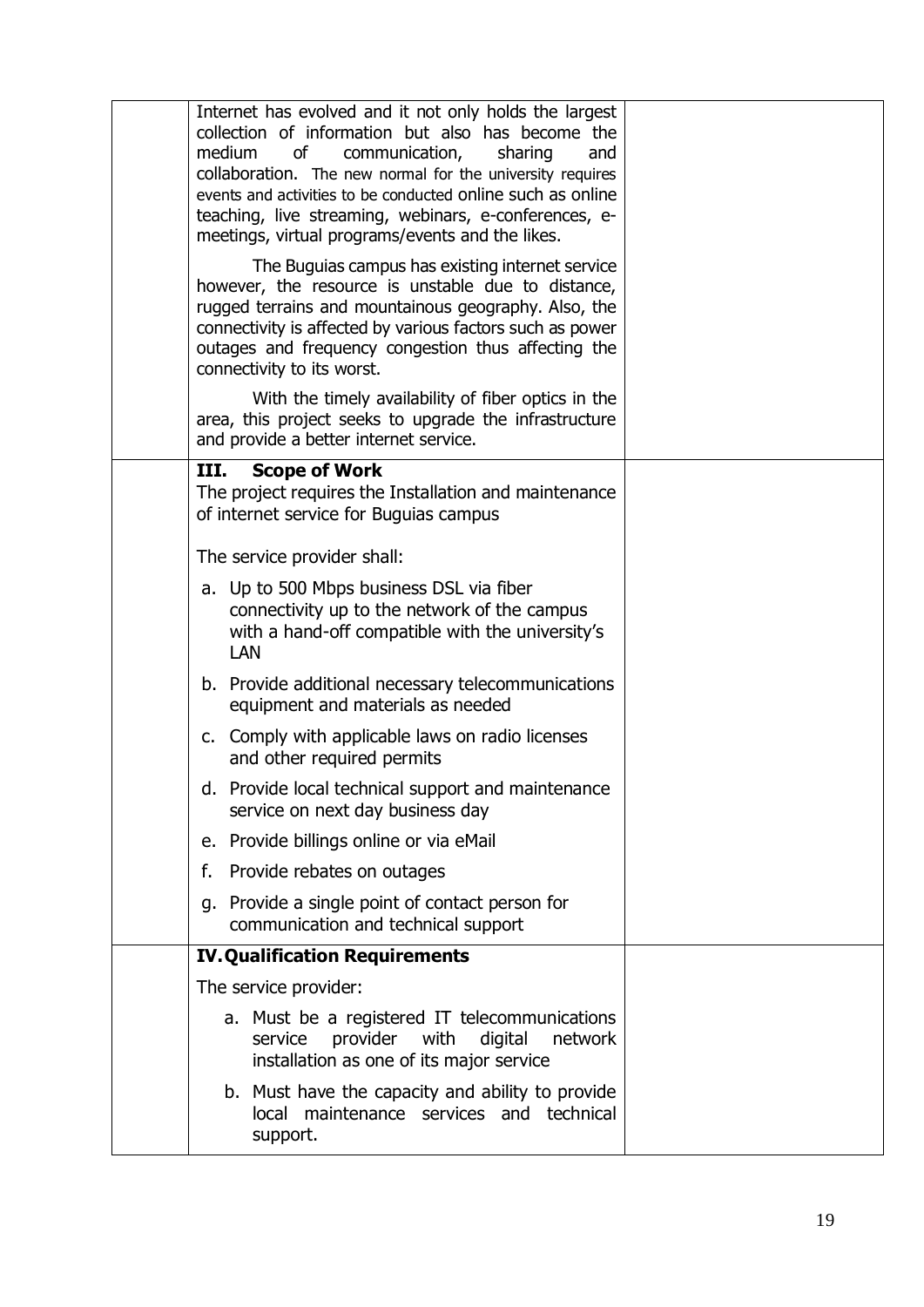| c. Philgeps registered                                                                                                                                                                                                                                 |  |
|--------------------------------------------------------------------------------------------------------------------------------------------------------------------------------------------------------------------------------------------------------|--|
| <b>V. Technical Requirements</b><br>a. Bidders must submit detailed work plan specifying<br>installation design, detailed activities, connectivity<br>diagram up to the end user premise                                                               |  |
| b. Service provider shall provide of technical support<br>services through phone within the next business<br>day.                                                                                                                                      |  |
| c. Complete the delivery of the functional network<br>within 30 days from the receipt of the Notice to<br>Proceed                                                                                                                                      |  |
| Note: The number of nodes will depend upon the<br>evaluation of the service provider                                                                                                                                                                   |  |
| <b>VI. Contract Period</b>                                                                                                                                                                                                                             |  |
| The service contract period is 2 years. The contract<br>may be extended upon agreement by the university<br>and the service provider subject to conditions. The<br>contract may be terminated by the university any time<br>after the contract period. |  |
| XXXXXXXXXXXXXXXXXXXXXXXX                                                                                                                                                                                                                               |  |

 *I have hereby certified to comply with the above Technical Specifications*

\_\_\_\_\_\_\_\_\_\_\_\_\_\_\_\_\_\_\_\_\_\_\_\_\_\_\_\_\_\_\_\_\_\_\_\_\_\_\_\_\_\_\_\_\_\_\_\_ *Name of Bidder over Printed Name*

*\_\_\_\_\_\_\_\_\_\_\_\_\_\_\_\_\_\_\_\_\_\_\_\_\_\_\_\_\_\_\_\_\_\_\_\_\_\_\_\_\_\_\_\_\_\_\_\_\_\_\_\_\_\_\_\_\_\_ Designation*

\_\_\_\_\_\_\_\_\_\_\_\_\_\_\_\_\_\_\_\_\_\_\_\_\_\_\_\_\_\_\_\_\_\_\_\_\_\_\_\_\_\_\_\_\_\_\_\_\_\_ *Date*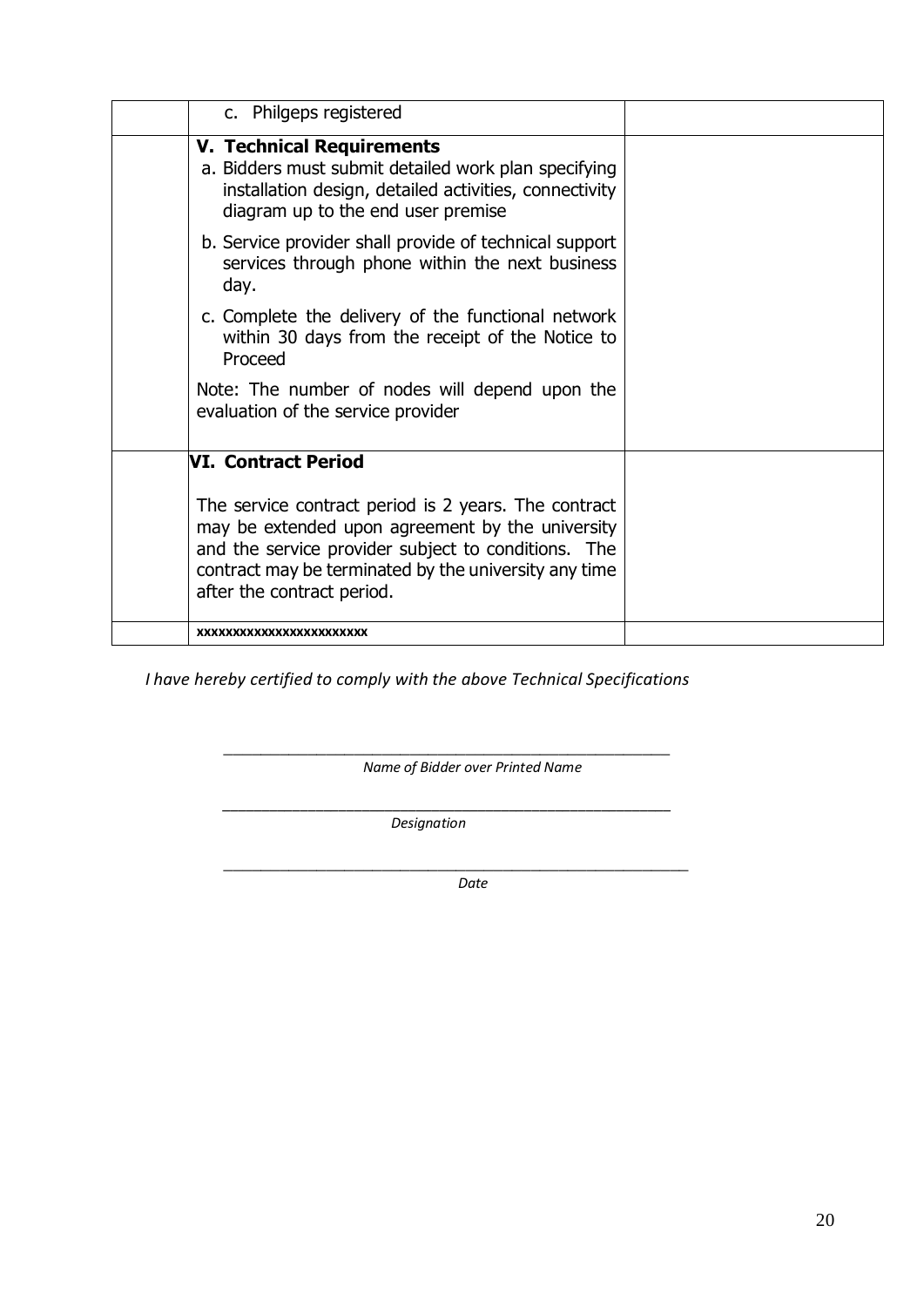## **Technical Requirements and Conditions**

#### **IB 2022-23 – LOT 1- BACKHAUL/INTERNET CONNECTIVITY FOR BOKOD CAMPUS FOR TWO (2) YEARS**

#### **VI.Introduction**

This Project Technical Requirements and Conditions provides the description of the project, the technical specifications, terms and conditions as well as documentary requirements to support the procurement process of the backhaul and internet connectivity of Bokod Campus.

#### **VII. Rationale**

Information today is a constantly changing resource. A resource that is needed by Benguet State University and its clientele whether students, faculty, researchers, staff, and the likes. The Internet has evolved and it not only holds the largest collection of information but also has become the medium of communication, sharing and collaboration. The new normal for the university requires events and activities to be conducted online such as online teaching, live streaming, webinars, e-conferences, emeetings, virtual programs/events and the likes.

The Bokod Campus has existing internet service however, the resource is limited and unstable due to distance, rugged terrains and mountainous geography. Also, there is no physical wired facility to directly connect the campus to the internet.

This project seeks for deployment of an upgraded wireless last mile or backhaul network which can transmit at least up to 200 Mbps internet service considering various loses within the infrastructure.

#### **VIII. Scope of Work**

The project requires the installation of wireless backhaul network for Bokod Campus inclusive of up to 200 Mbps business DSL internet services.

The service provider shall:

- i. Deploy the backhaul network inclusive of installation, labor, engineering services, and maintenance service throughout the contract period for Bokod campus
- j. Provide the necessary telecommunications equipment such as radio, power sources, surge arresters, routers, connectors, cable, UPS, poles, and other required hardware devices
- k. Provide and configure the internet resource to connect to the campus local area network (LAN)
- l. Comply with applicable laws on licenses and other required permits required by the government and LGU
- m. Provide local technical support and maintenance service during the contract duration
- n. Provide billings online or via eMail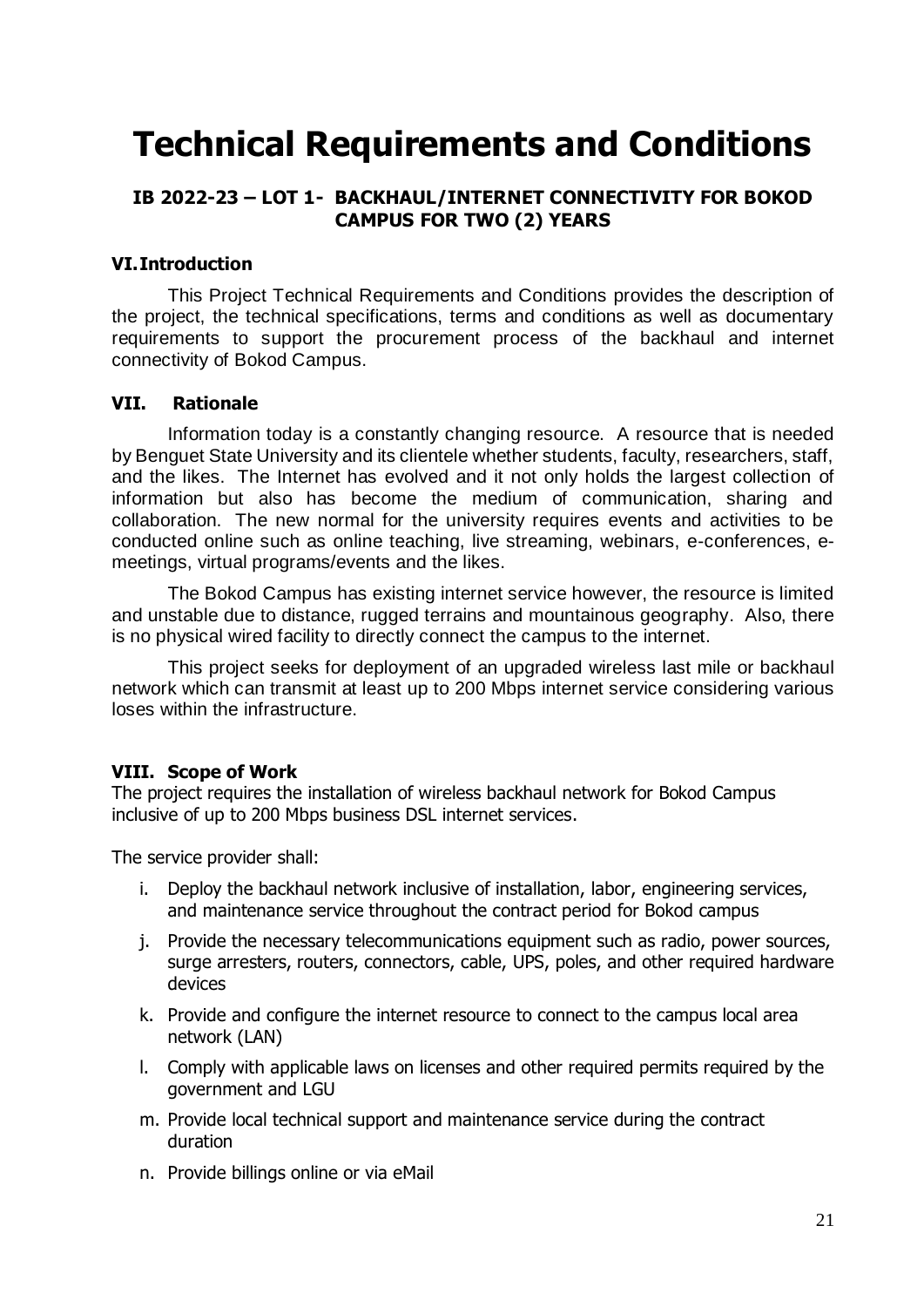- o. Provide rebates on outages
- p. Provide a single point of contact person for communication and technical support

#### **IX.Qualification Requirements**

The service provider:

- e. Must be a registered IT telecommunications service provider with digital network installation as one of its major service
- f. Must have the capacity and ability to provide local maintenance services and technical support within the next business day
- g. Must have a proven track record with at least five (5) years in business in digital wired/wireless networking deployments catering to government and private companies
- h. Have implemented at least 2 similar projects in the deployment of a backhaul network

#### **V. Technical Requirements**

- a. Bidders must submit detailed work plan specifying installation design, detailed activities, connectivity diagram up to the end user premise
- b. Service provider shall provide of technical support services through phone or email with 8 hours response time.
- c. Complete the delivery of the functional network within 60 calendar days from the receipt of the Notice to Proceed
- d. Network Infrastructure Testing
	- a. Upon installation, the connectivity will be tested for 3 working days. During the testing period, the connectivity shall be tested for its compliance to the technical terms and conditions provided.
	- b. There must be no interruption during the testing period except for causes that is out of the university and the service provider's control. Examples are power interruptions and natural disasters.
	- c. If any of the foregoing conditions are not met, the testing period shall be reset until all conditions are satisfied continuously for 3 working days. An inspection and acceptance report shall be issued by the university inspection team once all conditions are met.
	- d. Envisioned scenario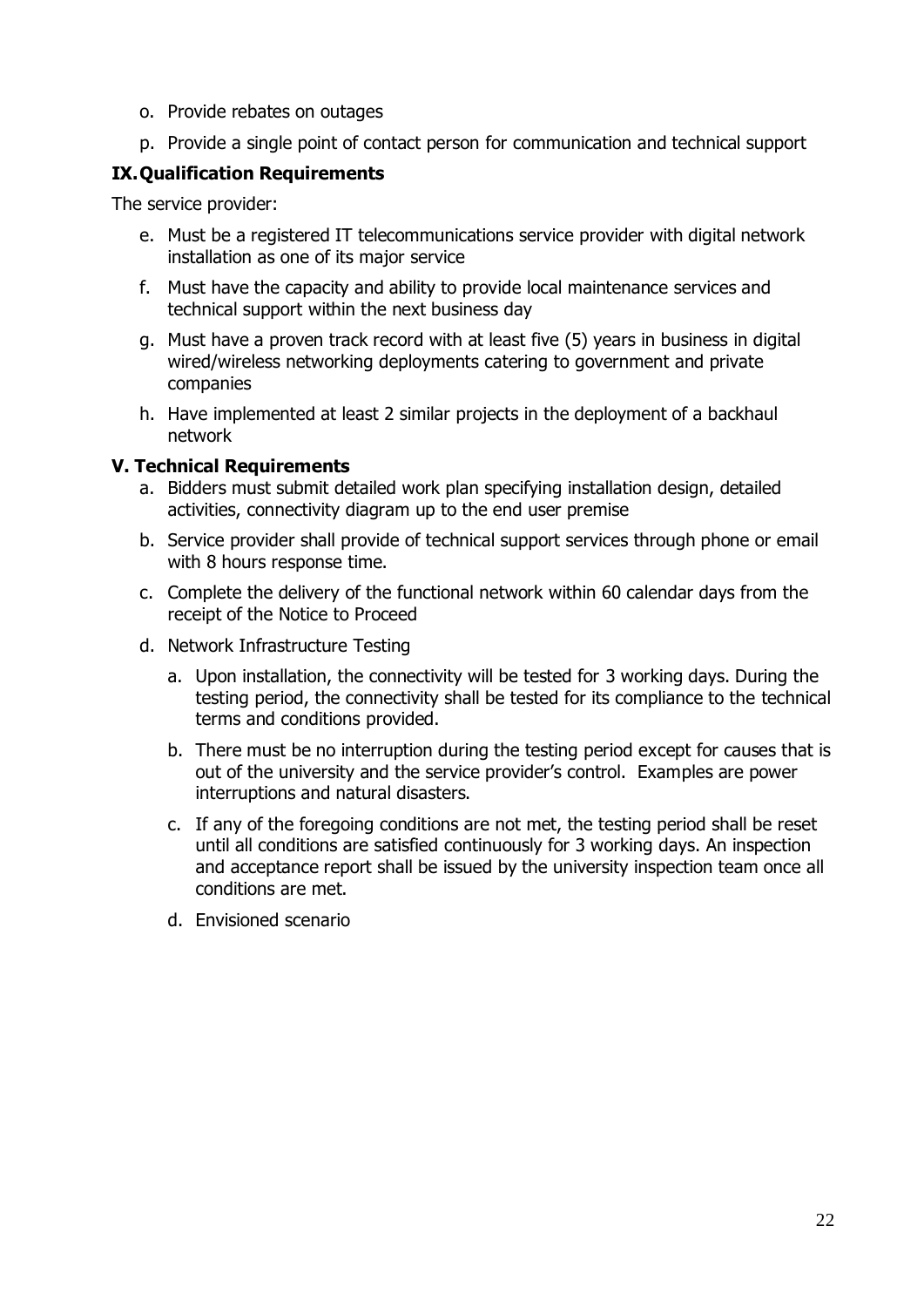

**Note: The number of nodes will depend upon the evaluation of the service provider**

#### **VII. Contract Period**

The service contract period is 2 years. The contract may be extended upon agreement by the university and the service provider subject to conditions. The contract may be terminated by the university any time after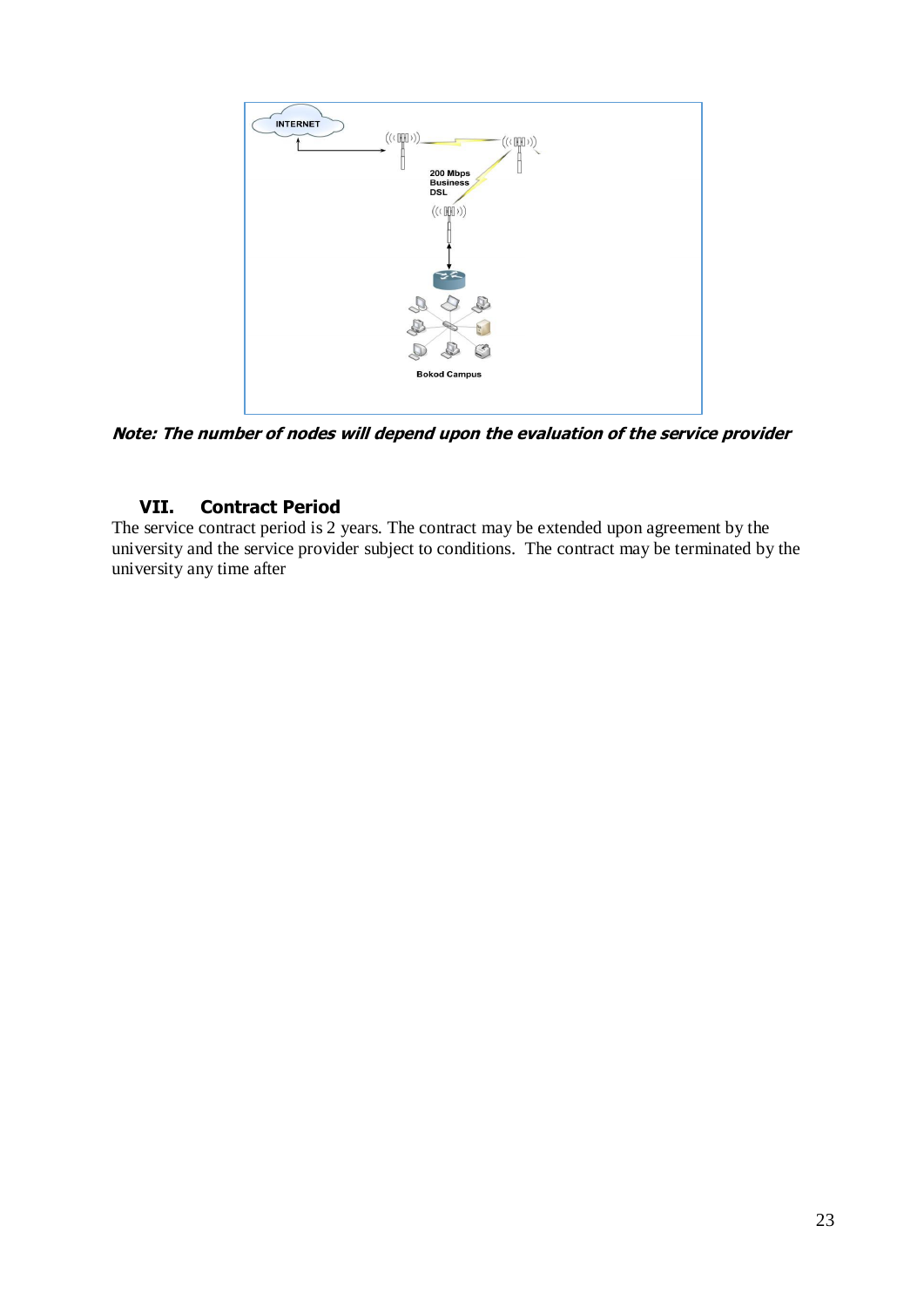## **Technical Requirements and Conditions**

#### **IB 2022-23 – LOT 2- INTERNET CONNECTIVITY FOR BUGUIAS CAMPUS FOR TWO (2) YEARS**

#### **X. Introduction**

This Project Technical Requirements and Conditions provides the description of the project, the technical specifications, terms and conditions as well as documentary requirements to support the procurement process for the internet service for Buguias Campus.

#### **XI. Rationale**

Information today is a constantly changing resource. A resource that is needed by Benguet State University and its off-campus site, its clientele whether students, faculty, researchers, staff, and the likes. The Internet has evolved and it not only holds the largest collection of information but also has become the medium of communication, sharing and collaboration. The new normal for the university requires events and activities to be conducted online such as online teaching, live streaming, webinars, econferences, e-meetings, virtual programs/events and the likes.

The Buguias campus has existing internet service however, the resource is unstable due to distance, rugged terrains and mountainous geography. Also, the connectivity is affected by various factors such as power outages and frequency congestion thus affecting the connectivity to its worst.

With the timely availability of fiber optics in the area, this project seeks to upgrade the infrastructure and provide a better internet service.

#### **XII. Scope of Work**

The project requires the installation of:

a. Installation and maintenance of internet service for Buguias campus

The service provider shall:

- q. Up to 500 Mbps business DSL via fiber connectivity up to the network of the campus with a hand-off compatible with the university's LAN
- r. Provide additional necessary telecommunications equipment and materials as needed
- s. Comply with applicable laws on radio licenses and other required permits
- t. Provide local technical support and maintenance service on next day business day
- u. Provide billings online or via eMail
- v. Provide rebates on outages
- w. Provide a single point of contact person for communication and technical support